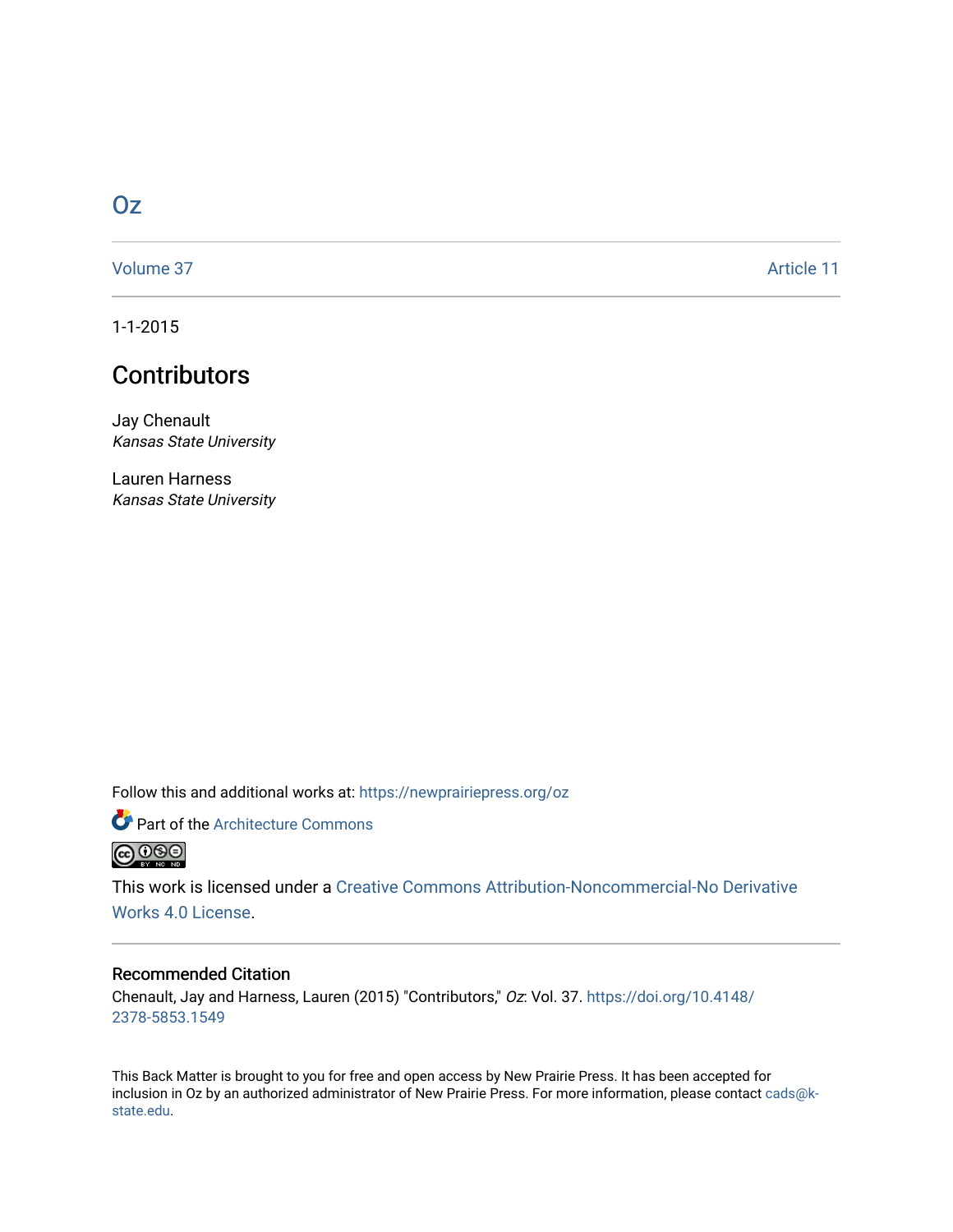## **Contributors**

**David Adjaye** obe is recognised as a leading architect of his generation. Adjaye was born in Tanzania to Ghanaian parents and his influences range from contemporary art, music, and science to African art forms and the civic life of cities. In 1994 he set up his first office, where his use of materials and his sculptural ability established him as an architect with an artist's sensibility and vision.

**Joseph Biondo** was born in Bethlehem, Pennsylvania and graduated from Kansas State University. After graduation, he pursued a lengthy career with Bohlin Cywinski Jackson Architects, where he worked closely with aia Gold Medal recipient Peter Bohlin. In 1996, he established Joseph N. Biondo Architects before joining Spillman Farmer Architects in 2003. Joe is a four-time American Institute of Architects Silver Medal award winner, the highest design honor bestowed by the AIA. His architecture is precise and honest, reflecting on what is absolutely necessary. Its form is developed from the intense working of materials and their means of construction—an exploitation of materials and connections whose sensory and tactile qualities are revealed and heightened through the passage of time.

**Marlon Blackwell, FAIA, is a prac**ticing architect in Fayetteville, Arkansas, and serves as Distinguished Professor and Department Head in the Fay Jones School of Architecture at the University of Arkansas. Work produced in his professional office, Marlon Blackwell Architects, has received national and international recognition with numerous design awards and significant publication in books, architectural journals and magazines. Blackwell was named a United States Artists Ford Fellow in 2014 and received the 2012 Architecture Prize from the American Academy of Arts and Letters. A monograph of his early work, *An Architecture of the Ozarks: The Works of Marlon Blackwell,* was published by Princeton Architectural Press in 2005. He was selected by The International Design Magazine, in 2006, as one of the ID Forty: Undersung Heroes and as an "Emerging Voice" in 1998 by the Architectural League of New York. He received his undergraduate degree from Auburn University in 1980and a M. Arch II degree from Syracuse University in Florence, Italy in 1991.

**Adam Caruso** studied architecture at McGill University in Montreal. He worked for Florian Beigel and Arup Associates before establishing his own practice with Peter St John in 1990.

He taught at the University of North London from 1990-2000, and was Professor of Architecture at the University of Bath from 2002-2005. He has been Visiting Professor at the Academy of Architecture in Mendrisio, at the Graduate School of Design at Harvard University, at the ETH Zurich, and on the Cities Programme at the London School of Economics. In 2011 Adam Caruso was appointed Professor of Architecture and Construction at the ETH Zurich.

**Brad Cloepfil** studied architecture at the University of Oregon and Columbia University's Graduate School of Architecture. After more than a decade of work and teaching, Cloepfil founded Allied Works Architecture in 1994, as a research-driven practice that works with creative and cultural clients.

The firm has designed significant works such as the Clyfford Still Museum in Denver, the Museum of Arts and Design in New York, the Contemporary Art Museum, St. Louis, and workspaces for Wieden+Kennedy and Pixar Animation Studios. Current projects include the Veterans' Memorial Museum in Columbus, Ohio; new studios for fashion labels Theory and Helmut Lang, and the National Music Centre of Canada, which will open in Calgary in 2016. *Case Works,* the firm's first major exhibition will open at the Denver Art Museum in August 2015.

**David Ericsson** is a project designer at **Lake Flato Architects** in San Antonio, Texas where he has spent his time honing in on integrated design solutions and craft, working on residential projects and wineries throughout the western United States. He was a project designer for Epoch Winery, an adaptive re-use of a historic property in Central Coast California. Holding degrees from University of Illinois and University of Virginia, his interest in design lies at the intersection of place, utility,

and ritual. With a focus on the opportunities and dilemmas of derelict sites, he augments his experience at Lake Flato by restoring ruins on the peripheries of downtown San Antonio.

**Anne Lindberg** makes sculpture and drawings that tap a non-verbal physiological landscape of body and space, provoking emotional, visceral and perceptual responses. She works with an expanded definition of drawing languages, and is influencing the resurgence of drawing in contemporary art. Lindberg is recipient of numerous awards including a 2011 Painters and Sculptors Joan Mitchell Foundation Grant, a Charlotte Street Foundation Fellowship, two ArtsKC Fund Inspiration Grants, a Lighton International Artists Exchange grant, the Art Omi International Artists Residency, two American Institute of Architects Allied Arts and Crafts awards, and a Mid-America National Endowment for the Arts Fellowship. Lindberg holds a BFA from Miami University and an MFA from Cranbrook Academy of Art. She lives and works in Ancramdale, New York.

**Nicholas de Monchaux** is the author of *Spacesuit: Fashioning Apollo* (MIT Press, 2011), an architectural and urban history of the Apollo Spacesuit, winner of the Eugene Emme award from the American Astronautical Society and shortlisted for the Art Book Prize. His work has been exhibited at the 2010 Biennial of the Americas, the 2012 Venice Architecture Biennale, and San Francisco's SFMOMA.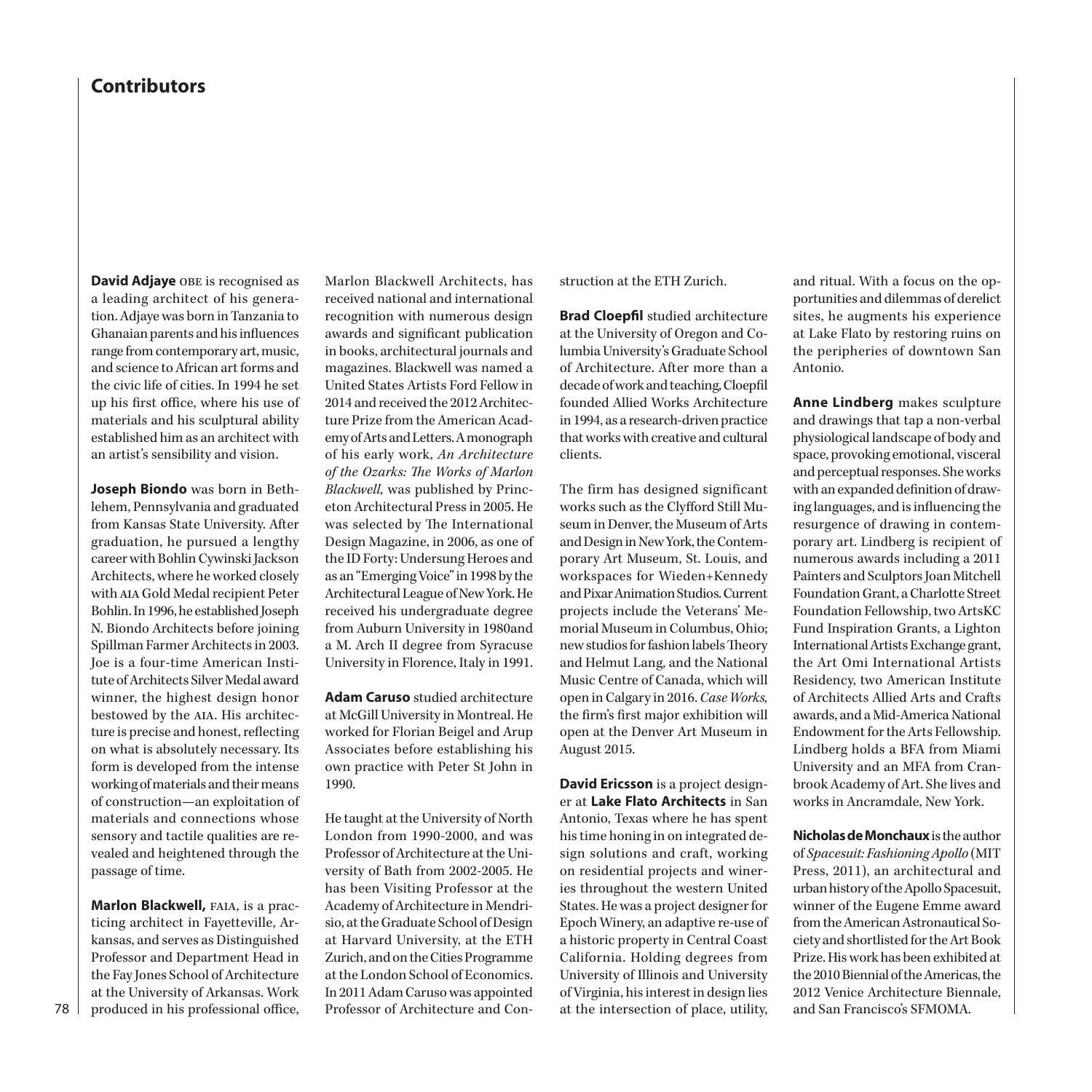de Monchaux received his B.A. with distinction in Architecture, from Yale, and his M.Arch. from Princeton. Prior to his independent practice, he worked in the offices of Michael Hopkins & Partners in London, and Diller, Scofidio + Renfro in New York. He is a Fellow of the American Acad emy in Rome and the Macdowell Colony, and has received additional design awards and fellowships from Parsons, the International Union of Architects, Pamphlet Architecture, and the Van Alen Institute. His re search in design theory and tech nology has been supported by the Graham Foundation for Advanced Studies in the Fine Arts, the Hellman Family fund, the Santa Fe Institute, and the Smithsonian Institution.

**Kate Orff** is the Founder and Design Director of **SCAPE.** She has designed landscapes for prominent institu tions and private clients that have been published nationally and in ternationally. With a background in environmental science, the political and social sciences, and fine arts, she merges ecology and strong form to create rich, bio-diverse, textured landscapes that magnify the relation ship between people and place. She lectures widely in the United States and abroad on the topic of urban landscape and new paradigms of thinking, collaborating ,and design ing for the anthropocene era. Orff is Director of the Urban Design Pro gram at Columbia University, where she teaches graduate design studios and interdisciplinary seminars fo cused on sustainable development,

biodiversity, and community-based change.

**Anne Weber** is a Project Designer at **SCAPE,** where she plays a critical role in the design of the Town Branch Commons and Rupp Arena projects in Lexington, Kentucky. As part of the Town Branch Feasibility Study, she has collaborated with engineers to develop innovative methods for harvesting stormwater and strategi cally daylighting Town Branch Creek. She is also collaborating with the city of Lexington and students at the University of Kentucky Land scape Architecture Program on the Town Branch Water Walk, a series of podcasts that reveal the stories underlying the buried Town Branch waterway. Weber holds a Masters in Landscape Architecture with Dis tinction from the Harvard Graduate School of Design.

**Gena Wirth** is the Design Princi pal at **SCAPE.** Trained in landscape architecture urban planning, and horticulture, she draws from her in terdisciplinary training to create eco logically rich and culturally relevant landscapes from the infrastructural scale to the site level. Wirth holds a Master of Landscape Architecture and Master of Urban Planning with Distinction from the Harvard Univer sity Graduate School of Design and a Bachelor of Science in Horticulture from the University of Delaware.

**Adam Yarinsky,** FAIA LEED AP, is principal, with Stephen Cassell and Kim Yao, of **Architecture Re -**

**search Office.** Founded in 1993, the New York City firm has earned a reputation for elegant, innovative and imaginative architecture. The firm received the 2011 Cooper-Hewitt National Design Award for Architec ture, and the American Academy of Arts and Letters honored the firm with their 2010 Academy Award for Architecture. The firm's work has been exhibited widely including at the Museum of Modern Art and the Venice Biennale.

Yarinsky holds an undergraduate degree in Architecture from the Uni versity of Virginia and a Master of Ar chitecture from Princeton University. He served as the Sanders Teaching Fellow and the Eliel Saarinen Profes sor at the University of Michigan, and as the Shure Professor at the University of Virginia.